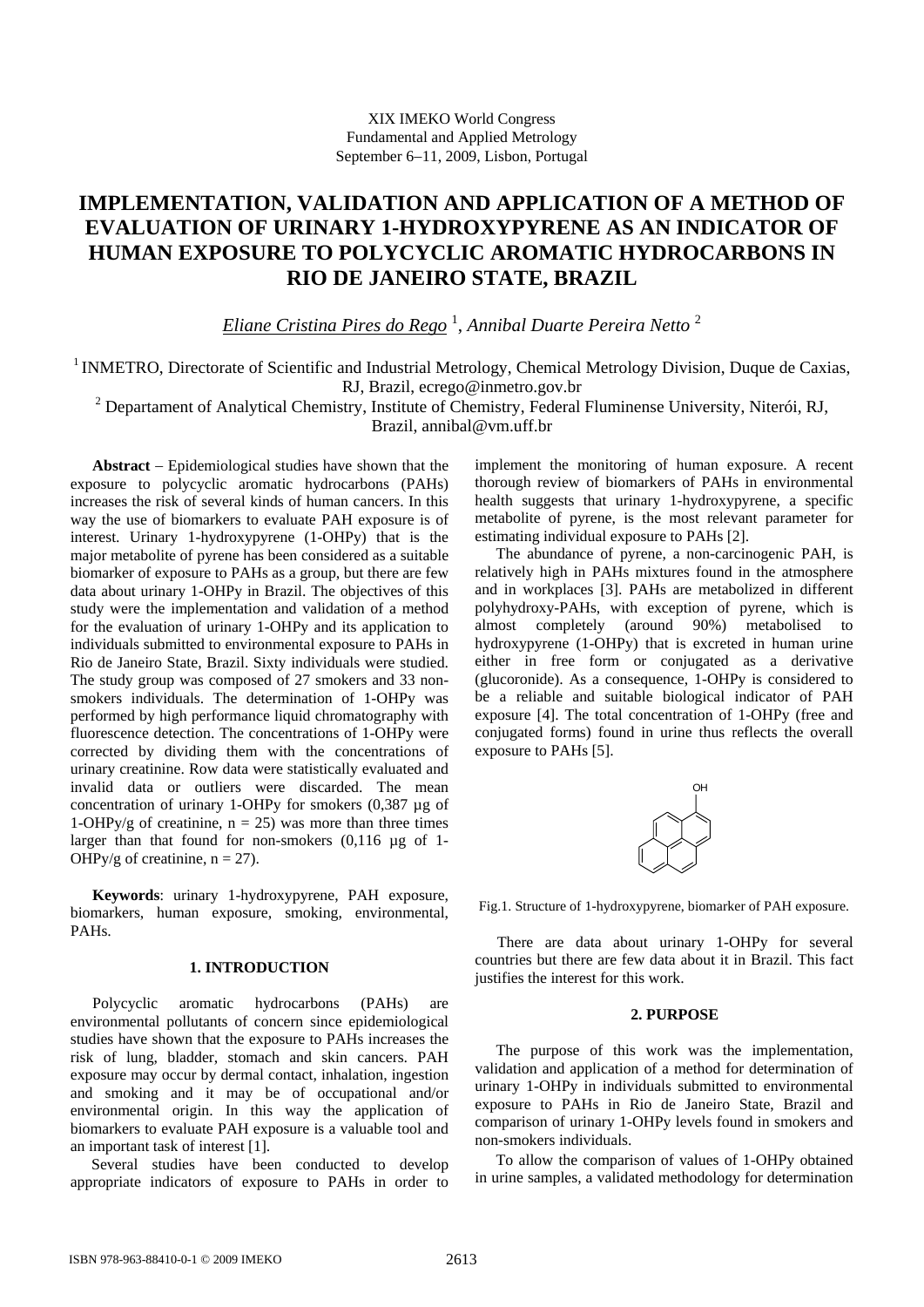of urinary creatinine was applied to all studied samples and the values of 1-hidroxypyrene were corrected by creatinine value and expressed as μg of 1-OHPy/g of creatinine, as recommended by World Health Organization [6].

## **3. METHODS**

### *3.1. Method of 1-OHPy determination*

The determination of 1-OHPy was performed by high performance liquid chromatography with fluorescence detection (HPLC-Fluo). The method allowed the determination of free and conjugated 1-hidroxypyrene forms in urine. Prior to HPLC analysis, samples were submitted to enzymatic hydrolysis with  $\beta$ -Glucuronidase to hydrolyze the glucoronide to form 1-OHPy and to allow the quantification of total 1-OHPy. All steps of the method are represented in Fig. 2.



Fig. 2. Adapted method to determination of Urinary 1-OHPy [7].

The analytical procedures were optimized and validated through the determination of the performance parameters of the method [8]. Chromatographic conditions are shown in Table 1.

Table 1. Chromatographic conditions.

| Chromatographic<br>system | Quaternary pump, automatic sampler and<br>fluorescence detector (Agilent 1100 Series) |
|---------------------------|---------------------------------------------------------------------------------------|
| Fluorescence<br>Detection | Excitation: 232 nm; Emission: 396 nm;<br><b>PMT: 14</b>                               |
| Column                    | Zorbax XDB-C18 (150 x 4.6 mm; 5µm;<br>Agilent)                                        |
| Mobile phase              | Methanol: Water (65:35 $v/v$ ); 1.0 mL min <sup>-1</sup>                              |
| Column<br>Temperature     | $25^{\circ}$ C                                                                        |
| Injected volume           | 20 µL                                                                                 |

The complex urine matrix was shown to influence the determination of 1-OHPy concentrations. As a consequence calibration standards were prepared by appropriate dilutions of a solution prepared form solid 1-OHPy (Sigma) in pooled urine of not occupationally exposed persons. Standard concentrations ranged between 0.1 and 10.0  $\mu$ g L<sup>-1</sup>. Blanks, 1-OHPy standards and samples were processed and analyzed in the same way.

### *3.2. Method of creatinine determination*

Urine samples collected at different times over a period of 24 hours have different dilutions, preventing the use of analytical results obtained with one punctual urine sample of urine to be compared. This way, to allow the comparison of analytical results with limits of biological tolerance, with previous reported results or even among workers exposed to similar work conditions, it would be necessary to collect all excreted urine during an interval of 24 hours, which is a very difficult task.

In medical practice, correction for creatinine excretion is preferred to the complicated collection of a 24-hour urine sample. In assurance of analysis quality and/or exposure to toxic substances, proper determination of creatinine concentration is just as important as determination of the analyte (the toxic substance or its metabolite) itself [8]. Creatinine is formed in muscles from creatinine phosphate in amounts that are proportional to the muscle mass and it is minimally reabsorbed in the renal tubular system. Creatinine is excreted from the human body at a relatively stable rate that is little influenced by physical exercise or by stress and its excretion is not affected by diet, temperature, by ingested volume of liquid. Therefore, creatinine is an important value in urine analyses [9] since it allows correction of excreted quantities of different compounds.

Samples of urine that are highly diluted or concentrated in general are not suitable for exposure monitoring. As a consequence, the World Health Organization adopted values between 0.3 and 3.0 g  $L^{-1}$  as acceptable limits to urinary creatinine [10].

Urinary creatinine was determined by quantifying the red color Janovsky complex, which is formed in the reaction with picric acid in alkaline medium and measured by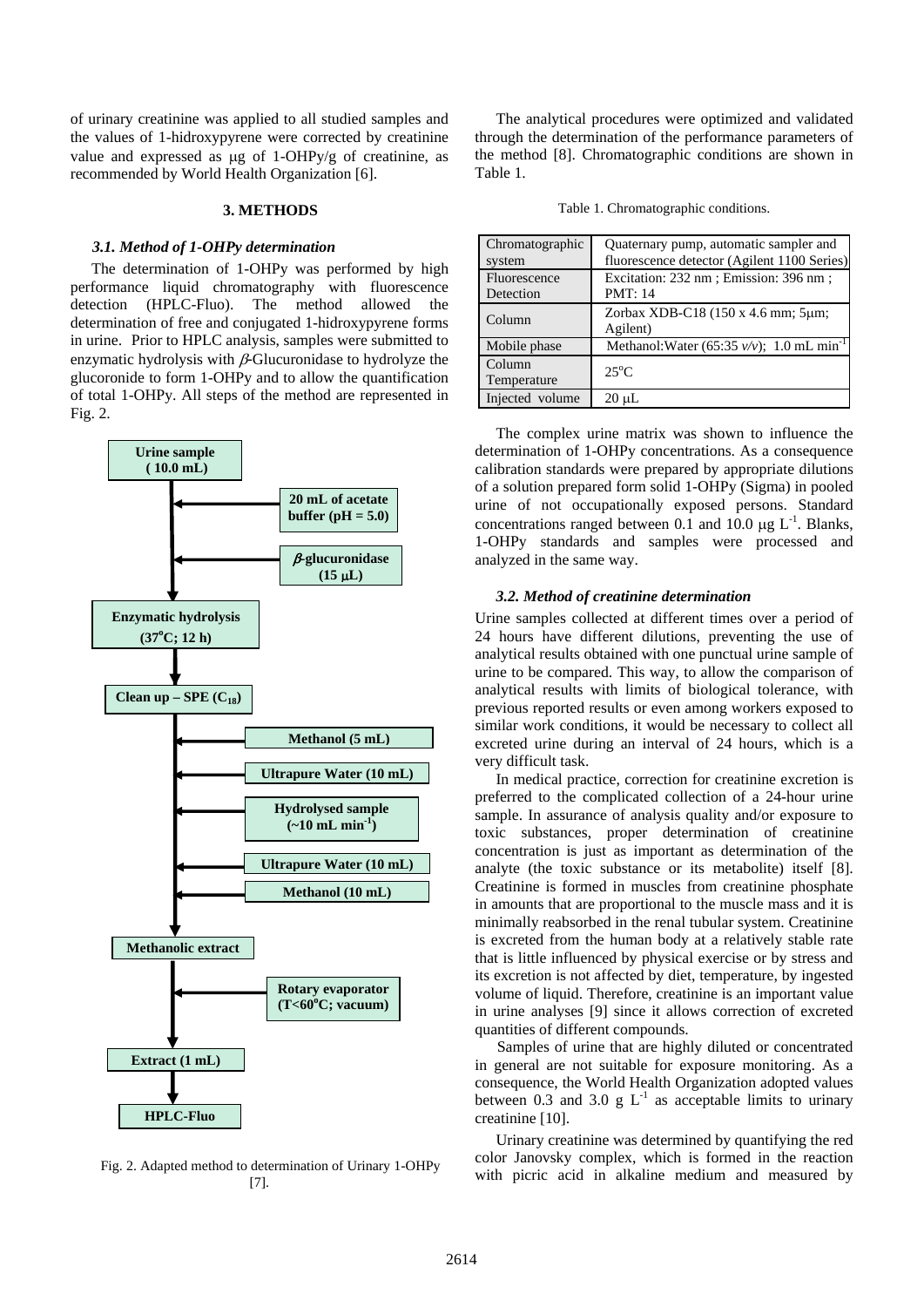molecular absorption spectrophotometry at 530 nm [11]. This reaction (Fig. 3) is named Jaffé's Reaction because it was observed from Jaffé in 1886 and posteriorly utilized by Folin to measure creatinine in urine in 1904 [12].



Fig. 3. Jaffé's Reaction for creatinine determination [11].

The calibration curve was prepared with aqueous standards of creatinine (Sigma), in range of 0.1 a 5,0 g  $L^{-1}$ .

### *3.3. Urine samples*

Urine samples of 60 volunteers were collected in Rio de Janeiro State, Brazil between June and July 2007. The volunteers received a questionnaire with questions concerning life habits such as nutritional and personal data (age, weight, address, number of smoked cigarettes etc). They were also told about the interest of this study.

# **4. VALIDATION PROCEDURES**

### *4.1. Selectivity*

The selectivity of a method evaluates how the method is indifferent to the presence of species in the sample capable of interfering in the determination of analyte of interest.

A pooled urine sample that represents the complexity of the matrix studied was used to evaluate selectivity for 1- OHPy determination. Analytical curves of 1-OHPy (0.5, 1.0, 2.5, 5.0 and 10.0  $\mu$ g.L<sup>-1</sup>) were prepared in triplicates with and without the urine matrix, following the procedure described in Section 3.1. The standards without matrix were prepared in methanol and directly analysed by HPLC-Fluo. Standards and blank prepared in urine were extracted by SPE and analyzed after this stage by HPLC-Fluo. Urine without addition of 1-OHPy was used as reagent blank.

Analytical curves of creatinine were made at 7 levels of concentrations (0.1, 0.5, 1.0, 2.0, 3.0, 4.0 and 5.0 g  $L^{-1}$ ) run in triplicates. Standards were prepared with and without matrix following the method described in Section 3.2. The triplicate results were checked for outliers by Grubbs test.

The analytical curves of both groups of data (1-OHPy and creatinine) were constructed and their slopes were estimated by linear regression. The effect of urine matrix was verified by comparison of angular coefficients of analytical curves with Student t-test The tabulated value of t was obtained from the Student t distribution with (Df1 + Df2) degrees of freedom and confidence level of 95%. This way, a value of t<sub>calculated</sub> lower than that of t<sub>tabulated</sub> allows the conclusion that the matrix does not affect the determination. However, if the value of  $t_{calculated}$  is greater than  $t_{tabulated}$  it is possible to conclude that the matrix has a statistically significant effect on the determination. Thus, standards should be always prepared in the sample matrix.

Although Jaffé´s reaction is the most used method for creatinine determination there are some interferences described in the literature. Interference effects on creatinine method were studied in urine samples that already contain creatinine, with addition of ascorbic acid  $(1g L<sup>-1</sup>)$  and acetone (50 mg  $L^{-1}$ ). Bilirubin interference was not studied because its interference in creatinine determination only occurs if blood contaminated urine that occurs, for example in case of serious hepatic disorders.

### *4.2. Limit of detection and limit of quantification*

The limit of detection (LOD) is the smallest quantity of analyte present in a sample which can be detected (distinguished from a blank value), but not necessarily quantified, under the experimental conditions established.

The limit of quantification (LOQ) is the smallest quantity of analyte present in a sample can be determined with an acceptable level of precision and accuracy under the experimental conditions established.

To evaluate LOD and LOQ of 1-OHPy method, ten independent standards  $0.5 \mu g L^{-1}$  of 1-OHPy in urine were quantified as established analytical method. The standard deviation (*s*) of concentrations obtained for the replicates was calculated and LOD and LOQ were established in with Equations 1 and 2.

$$
LOD = 3s \tag{1}
$$

$$
LOQ = 10s \tag{2}
$$

To evaluate LOD and LOQ of the creatinine method, the standard deviation (*s*) of the absorbance of ten blanks was calculated and the LOD e LOQ was determined by Equations 3 and 4 were *b* is the slope of the analytical curve.

$$
LOD = 3,3 \ s/b \tag{3}
$$

$$
LOQ = 3 \text{ LOD} = 10 \text{ s/b} \tag{4}
$$

### *4.3. Linearity*

Linearity is the ability of an analytical method to produce results that are directly proportional to the analyte concentration in samples in a given range of concentrations. In the lower limit of the range of concentrations, the factors limiting values are the limits of detection and quantification. In the higher limit of the range of work, the limiting factors depend on the response system of the measuring equipment.

To study the linearity of 1-OHPy response, a 6 levels calibration curve was run in duplicate. A 7 levels calibration curve, run in triplicates was used to evaluate the linearity of creatinine response. The mean values of peak areas or of absorbances were used to obtain linear regression equations by least squares method.

The correlation coefficient (*r*) is in general, used as a measure of the linearity of the calibration curve and is often used to indicate how much a line can be considered suitable to represent the model. Values of r were calculated with the sets of data and a value of  $R^2$  greater than 0,995 was required to consider a linear model.

Cochran test was used to verify if data variance along the curves were homocedastic (equal variances) or heterocedastic (different variances) the variance. Plots of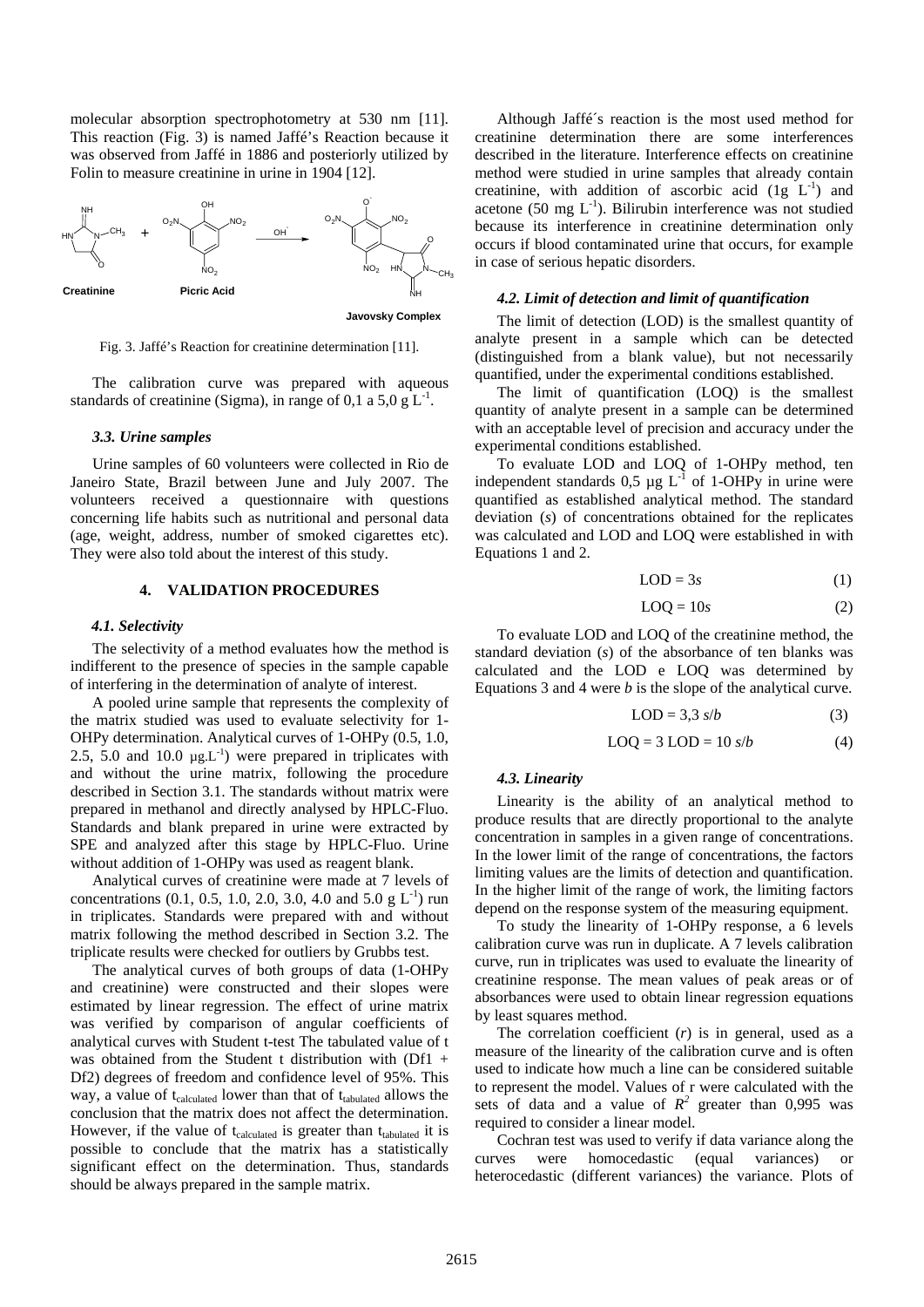residuals versus concentrations were used to to assess the quality of a regression. Random point distributions free of trends were observed in all cases.

### *4.4. Sensitivity*

The sensitivity is reflected in the smallest difference in concentration that can be measured by a method. This parameter shows response variation depending on analyte concentration variation. It is expressed by the inclination of linear regression line and it was estimated by the angular coefficients of the regression lines. Their values were determined simultaneously to linearity evaluation.

# *4.5. Accuracy*

Accuracy is a measurement of closeness of agreement between a measured quantity and a true quantity [13]. Accuracy can be estimated from recovery experiments and expressed as recovery percentage of spikes or by analysis of reference materials.

To study the recovery of 1-OHPy, triplicates samples of urine were spiked with levels of 1-OHPy concentration and quantified by the analytical method. The accuracy also was estimated by triplicate analysis of the Reference Material Seronorm Trace Elements Urine FE1114 by the analytical method.

The accuracy of creatinine method was determined by analysing the Reference Material Seronorm Trace Elements Urine NO2525 in independent triplicates.

#### *4.6. Precision*

Precision is the closeness of agreement between indications or measured quantity values obtained by replicate measurements of the same or of similar objects under specified conditions. Measurement precision is used to define measurement repeatability, intermediate measurement precision and measurement reproducibility [13]. In this study, the precision was evaluated by repeatability. In the case of 1-OHPy, the repeatability was determined together with the recovery study while for creatinine it was determined with the linearity study.

### **5. RESULTS AND DISCUSSION**

### *5.1. Selectivity*

The comparison of calibration curves of 1-OHPy to evaluate method selectivity led to a t<sub>calculated</sub> greater than that of t<sub>tabulated</sub>  $(5,927 > 2,056)$  showing that both curves had statistically different angular coefficients (160,2 and 119,6) and a statistically significant effect on the selectivity. Consequently it was shown to be necessary to prepare the calibration curve in sample matrix (urine) and process it in the same way of samples.

With regard to creatinine determination, t<sub>calculated</sub> was lower than  $t_{\text{tabulated}}$  (1,787 < 2,024) indicating that the curves had statistically equal (0,447 and 0,440) angular coefficients with no a not a statistically significant matrix effect on the selectivity. As a consequence, calibration curves were prepared with ultrapure water.

The effects of interferences were also are not significant to the creatinine determination, with relative errors below 3% (Table 2).

Table 2. Effects of interferents in creatinine determination.

| Sample | Creatinine<br>measured at $g L^{-1}$<br>$(matrix + analyze)$ | Creatinine measured at<br>$g L^{-1}$ (matrix + analyte +<br>interferents) | Relative<br>error $(\% )$ |
|--------|--------------------------------------------------------------|---------------------------------------------------------------------------|---------------------------|
|        | 1,628                                                        | 1,586                                                                     | 2,58                      |
|        | 1,628                                                        | 1,600                                                                     | 1,72                      |
| 2      | 1,628                                                        | 1,585                                                                     | 2,64                      |
|        | 1,620                                                        | 1,579                                                                     | 2,53                      |
|        | 1,619                                                        | 1,587                                                                     | 1,98                      |

# *5.2. Limit of detection and limit of quantification*

LODs and LOQs of both methods are presented in Table 3. In the continuity of this study a calibration level corresponding to the limit of quantification of 1-OHPy (0,10  $\mu$ g L<sup>-1</sup>) was included as the first point of calibration curves.

Table 3. Limit of detection and limit of quantification.

| Analyte    | LOD                | . OC                               |
|------------|--------------------|------------------------------------|
| 1-OHPv     | $0.03 \mu g L$     | $0.10 \mu g L$                     |
| Creatinine | $0.01 \text{ g L}$ | $0.04 \; \mathrm{g} \; \mathrm{L}$ |

### *5.3. Linearity*

The coefficient of linear regression (*r*) found to the analytical curve of 1-OHPy was  $0,9993$  and  $R^2$  was  $0,9987$ showing a linear range of work between  $(0,1-10,0 \mu g L^{-1})$ The analytical curve is found in Fig. 4. For the Cochran test, the value of  $C_{\text{calc}}$  (0,5319) was lower than the  $C_{\text{tab}}$  (0,7808) indicating that a homocedastic system. The residuals graphic indicated that the system is free of trends.



Fig. 4. Analytical curve of 1-hydroxypyrene in urine.

The coefficient of linear regression (*r*) found to analytical curve of creatinine was  $0,9999$  and the  $R^2$  was 0,9998. A linear working range  $(0,1-5,0 \text{ g } L^{-1})$  was found. For Cochran test, the value of  $C_{\text{calc}}$  was 0,3514 and  $C_{\text{tab}}$  was 0,5612. This comparison indicated a homocedastic system. The value of linear coefficient (0,0128) that was very close to zero, indicated also a free trends system.

#### *5.4. Sensitivity*

The sensitivity of 1-OHPy method was 118,3 and the sensitivity of creatinine method was 0,447.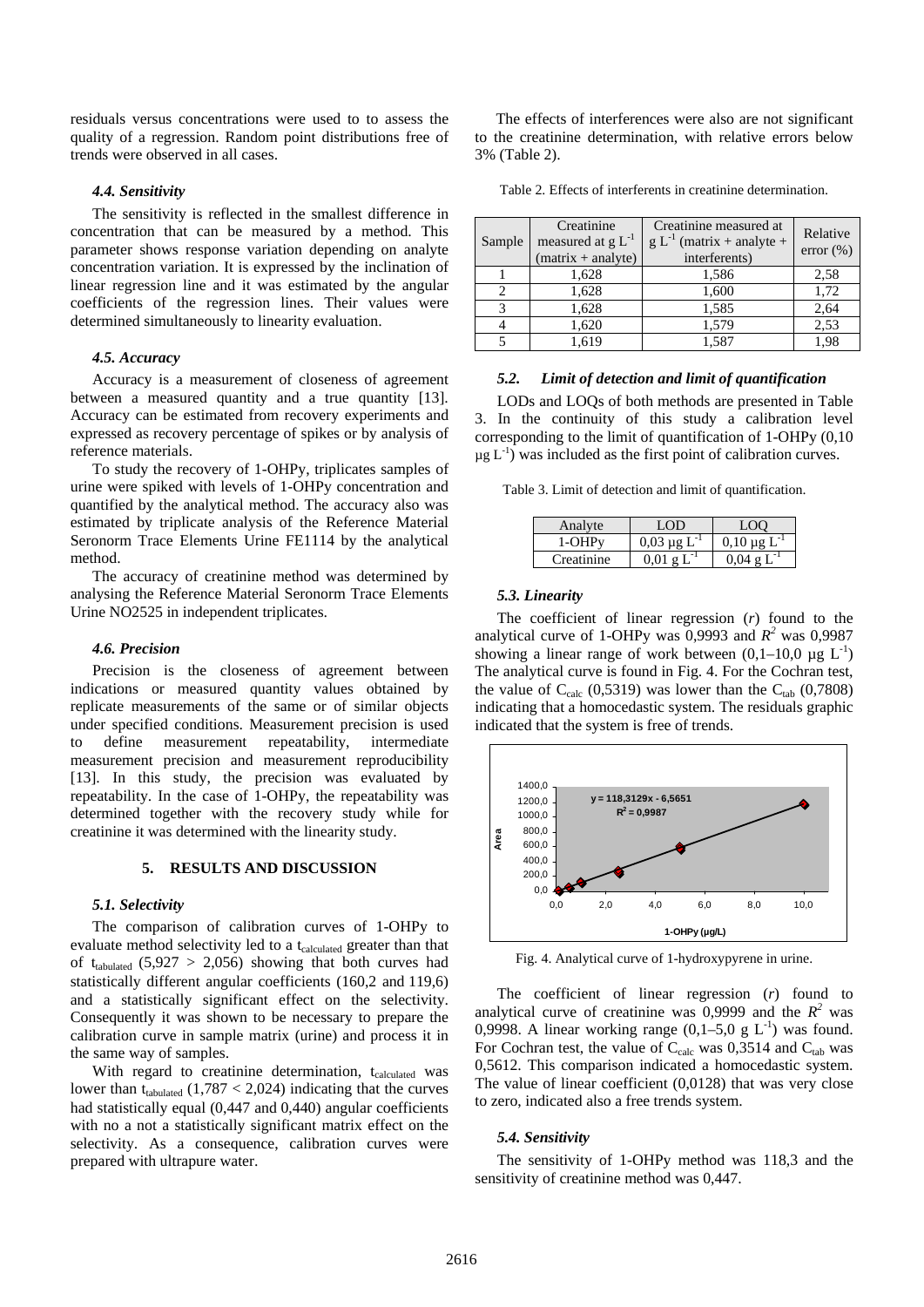#### *5.5. Accuracy and Precision*

The data of recovery and repeatability of the 1-OHPy method is shown in Table 4.

| Spiked<br>amount<br>$(\mu g L^{-1})$ | Measured<br>amount $(\mu g)$<br>$L^{-1}$ ) | Recovery<br>(% ) | Mean<br>Recovery<br>(% ) | Standard<br>Deviation<br>$(\mu g L^{-1})$ | <b>RSD</b><br>(% ) |
|--------------------------------------|--------------------------------------------|------------------|--------------------------|-------------------------------------------|--------------------|
|                                      | 0,460                                      | 92,0%            |                          |                                           |                    |
| 0,50                                 | 0,481                                      | 96,2%            | 98,5%                    | 0,04                                      | 8,0                |
|                                      | 0,537                                      | 107,4%           |                          |                                           |                    |
|                                      | 0,986                                      | 98,6%            |                          |                                           |                    |
| 1,00                                 | 1,014                                      | 101,4%           | 101,9%                   | 0,04                                      | 3,6                |
|                                      | 1,057                                      | 105,7%           |                          |                                           |                    |
|                                      | 2,255                                      | 90,2%            |                          |                                           |                    |
| 2,50                                 | 2,460                                      | 98,4%            | 97,7%                    | 0,18                                      | 7,1                |
|                                      | 2,609                                      | 104,4%           |                          |                                           |                    |
|                                      | 4,898                                      | 98,0%            |                          |                                           |                    |
| 5,0                                  | 5,151                                      | 103,0%           | 101,3%                   | 0.15                                      | 2,9                |
|                                      | 5,150                                      | 103,0%           |                          |                                           |                    |
|                                      | 9,541                                      | 95,4%            |                          |                                           |                    |
| 10,0                                 | 9,931                                      | 99,3%            | 99,8%                    | 0,46                                      | 4,6                |
|                                      | 10,467                                     | 104,7%           |                          |                                           |                    |

Table 4. Recovery and repeatability of 1-OHPy method.

A recovery between 90 to 110% was found throughout the studied range. The repeatability throughout this range presented a relative standard deviation < 10%. The results of triplicate analysis of reference material (RM) are presented in Table 5. Although the third replicate had value outside acceptable range of 0,38 to 0,46  $\mu$ g.L<sup>-1</sup>, but this value was not considered outlier by Grubbs test. An excellent average result (101%) was obtained for the accuracy, based on the average of these 3 independent replicates. The results are shown on Table 5.

Table 5. Evaluation of accuracy of 1-OHPy determination after analysis of a RM.

| Amount in<br>RM $(\mu g L^{-1})$ | Measured<br>amount ( $\mu$ g L <sup>-1</sup> | Mean<br>$(\mu g L^{-1})$ | Standard<br>deviation | <b>Accuracy</b><br>$\frac{9}{0}$ |
|----------------------------------|----------------------------------------------|--------------------------|-----------------------|----------------------------------|
|                                  | 0.448                                        |                          |                       |                                  |
| 0.42<br>$(0.38 - 0.46)$          | 0.454                                        | 0.425                    | 0,046                 | 101,1                            |
|                                  | 0.372                                        |                          |                       |                                  |

The results of triplicate analysis of the reference material certified for creatinine are presented in Table 6. They are in the acceptable range of creatinine concentrations for this RM and indicate the very good accuracy of the method.

Table 6. Evaluation of creatinine accuracy after analysis of a RM.

| Amount in<br>RM $(g L^{-1})$ | Amount<br>measured $(g L^{-1})$ | Mean<br>$(g L^{-1})$ | Standard<br>deviation | Accuracy<br>$\frac{9}{0}$ |
|------------------------------|---------------------------------|----------------------|-----------------------|---------------------------|
| 0,814                        | 0.824                           |                      |                       |                           |
| $(0,774 -$                   | 0.818                           | 0,820                | 0,004                 | 100,7                     |
| 0,855)                       | 0.817                           |                      |                       |                           |

The repeatability of creatinine throughout the working range presented a relative standard deviation below 1% (Table 7).

Table 7. Repeatability of creatinine method.

| Spiked<br>amount<br>$(g L^{-1})$ | Measured<br>absorvance<br>(u.a.) | Mean<br>(u.a.) | Standard<br>deviation<br>(u.a.) | <b>RSD</b><br>(% ) |
|----------------------------------|----------------------------------|----------------|---------------------------------|--------------------|
|                                  | 0,236                            |                |                                 |                    |
| 0.50                             | 0,237                            | 0,236          | 0,0006                          | 0,24               |
|                                  | 0,236                            |                |                                 |                    |
|                                  | 0.916                            |                |                                 |                    |
| 2,0                              | 0.921                            | 0,920          | 0,0032                          | 0.35               |
|                                  | 0,922                            |                |                                 |                    |
|                                  | 1,805                            |                |                                 |                    |
| 4,0                              | 1,805                            | 1,807          | 0,0029                          | 0,16               |
|                                  | 1,810                            |                |                                 |                    |

### *5.6. Samples results*

The studied group consisted of 27 smokers and 33 nonsmokers, with 32 men and 28 women. Samples with 1- OHPy < LOQ or samples with creatinine concentrations outside the acceptable range (0.3 to 3.0 g  $L^{-1}$ ) were not considered. The results of each group (smokers and nonsmokers) were treated and the Grubbs test was applied for outlier exclusion. Normality of data distributions were tested with Shapiro-Wilk test. The hypothesis of normality could not be rejected in both cases. The histograms 1-OHPy levels expressed as ug of urinary 1-OHPy/g of creatinine in nonsmokers and smokers are shown respectively in Fig. 5 and 6.



Fig. 5. Histogram of 1–OHPy levels found in non-smokers.



Fig. 6. Histogram of 1–OHPy levels found in smokers.

The concentrations of urinary 1-OHPy found in this study are further summarized in Table 8. The variance and the mean value of smokers and non-smokers were compared with F-Snedecor and t-Student tests (Table 9). The results indicate different variances ( $F_{cal} > F_{tab}$ ) and different mean values  $(t_{\text{cal}} > t_{\text{lab}})$  when both groups were compared. As a consequence smokers and non-smokers represent different populations regarding PAH exposure. These results indicate that smokers are exposed to larger PAH levels than nonsmokers showing that as expected and as previously observed, smoking is an important exposure way to PAHs.